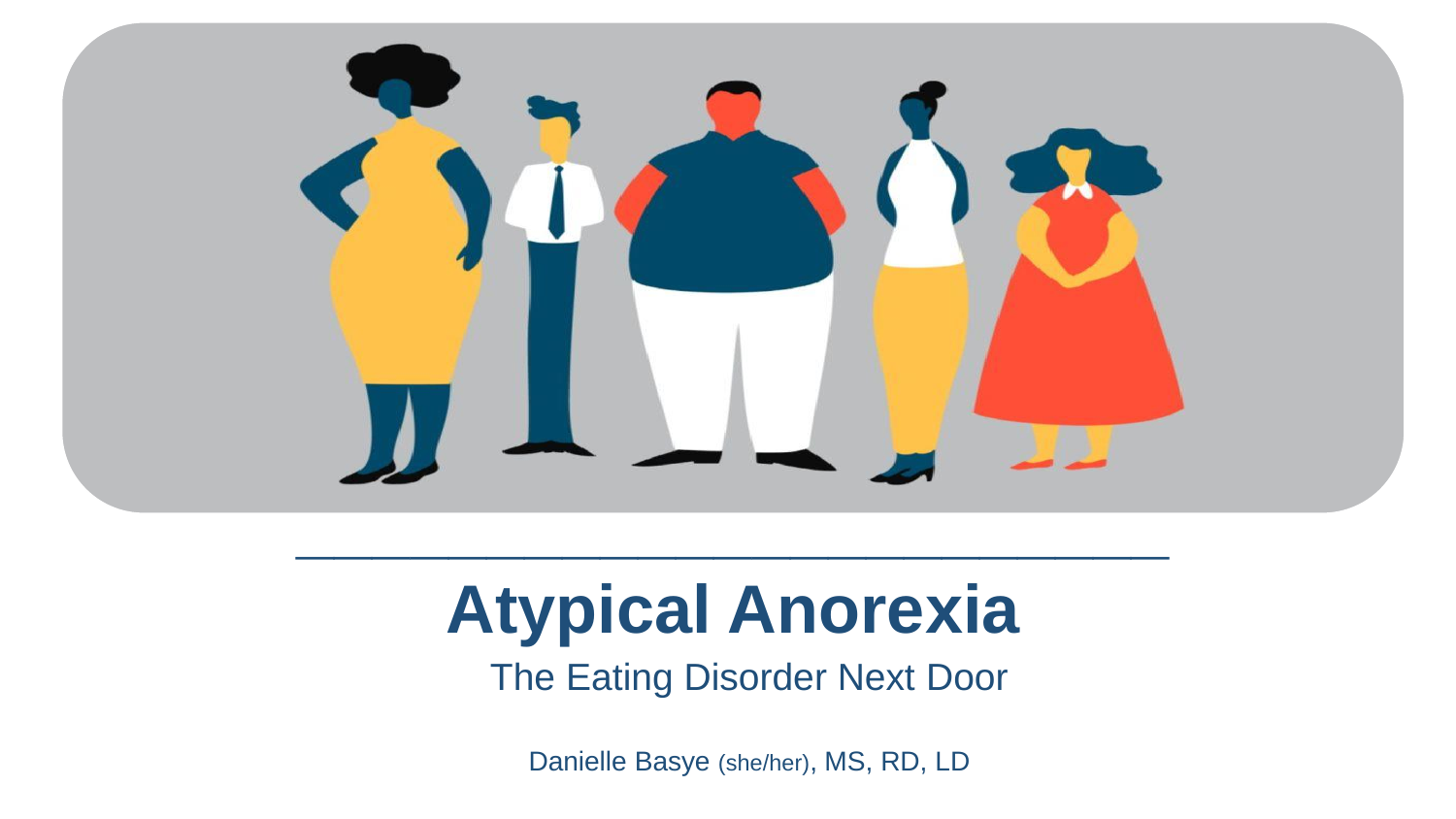#### A little about me….





- Anti-Diet dietitian
- In the field almost 5 years
- Masters degree Idaho State University
- Yoga
- Bee keeper
- Idaho native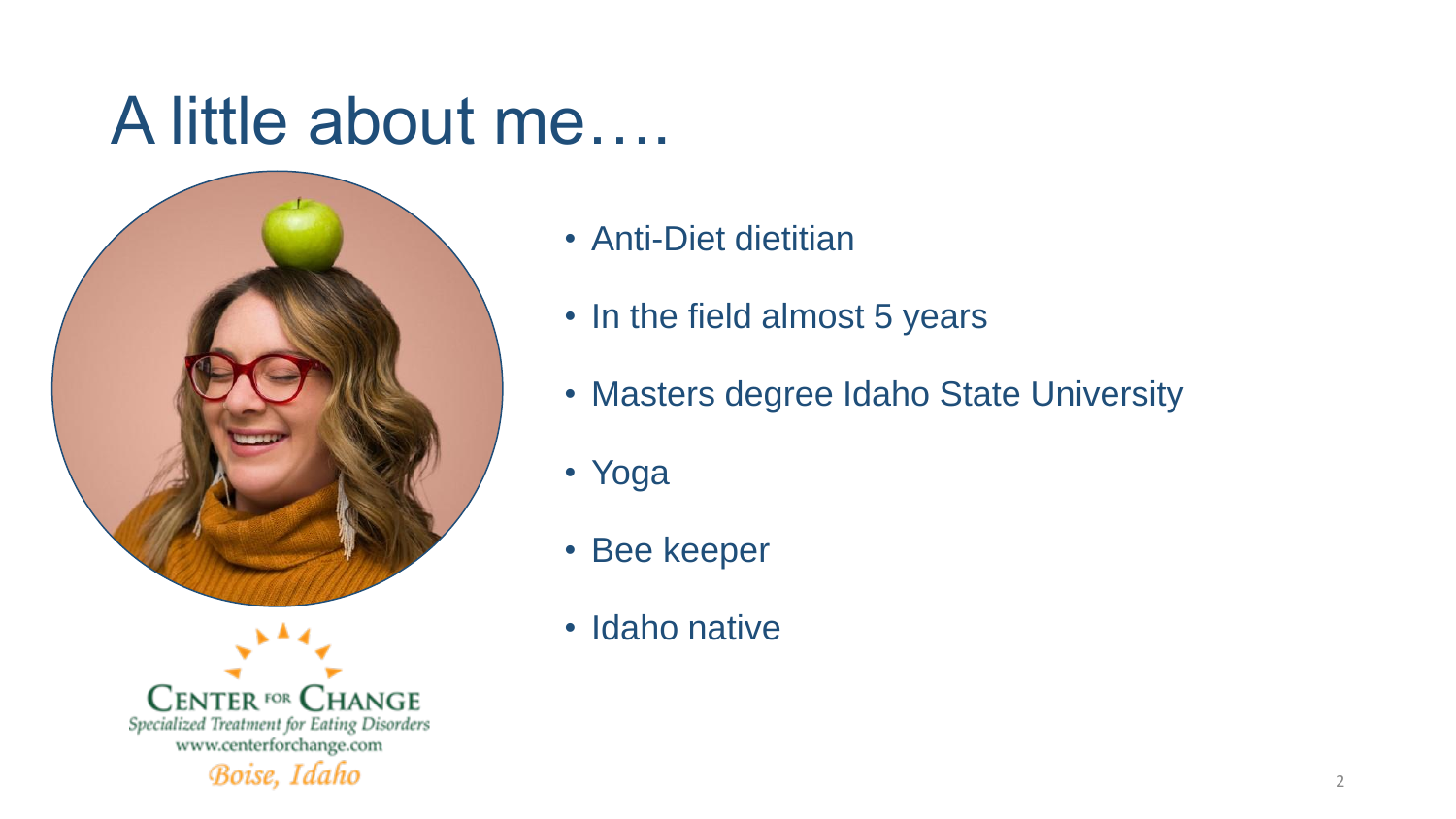# **Objectives**

- Participants will be able to identify signs and symptoms of anorexia nervosa and atypical anorexia nervosa
- Participants will be able to name at least three risk factors that may contribute in the development of an eating disorder
- Participants will be able to identify three ways to facilitate a healthy relationship with food

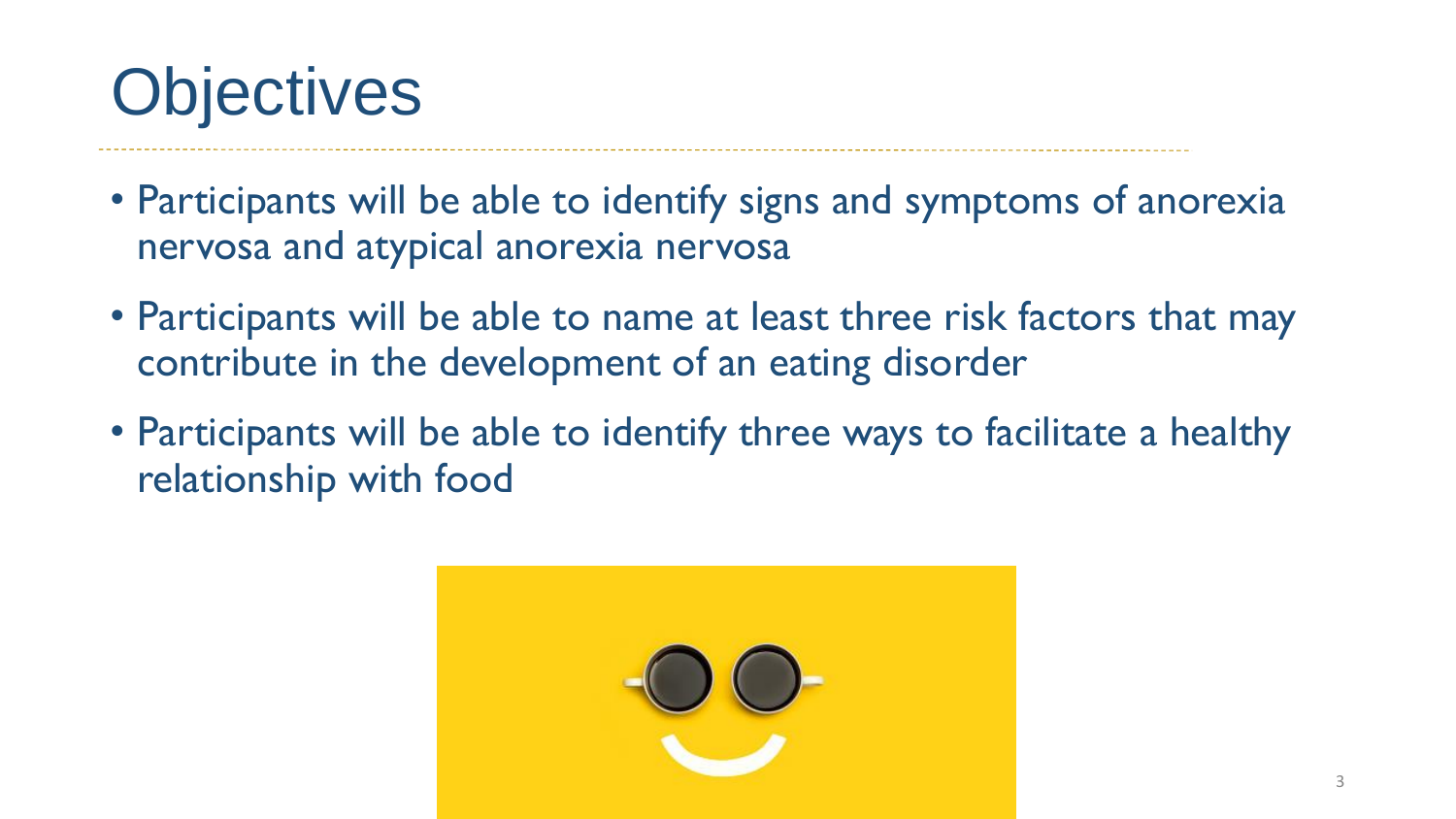## Fast Facts About Eating Disorders

- Eating disorders are estimated to affect around 9% of the population
- Estimated that 28.8 million Americans will suffer from an eating disorder in their lifetime
- Anorexia Nervosa, highest mortality rate of any psychiatric illness
- Estimated economic cost 64.7 billion per year (2018-2019)
- Affect people of all ages, races, ethnicities, genders, sexual orientations
- The prevalence of lifetime obesity in ED cases was 28.8% (2012)
	- (ranging from 5% in anorexia nervosa to 87% in binge-eating disorders)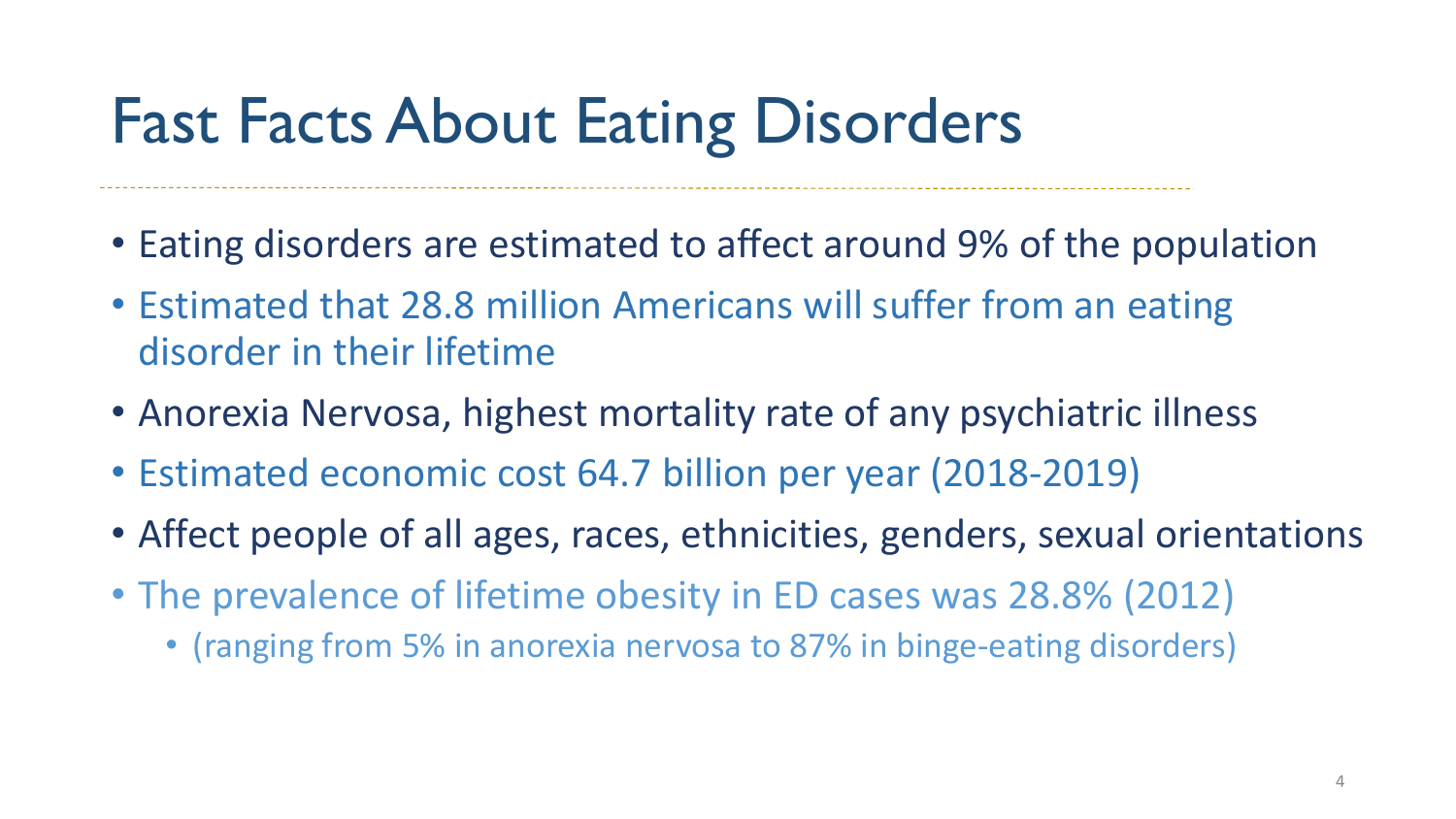### Who is at Risk?

- History of dieting
- Family/personal history of mental health conditions
- Body and weight concerns
- Weight focused sports/activities
	- Dance, gymnastics,
	- wrestling, pageants 5

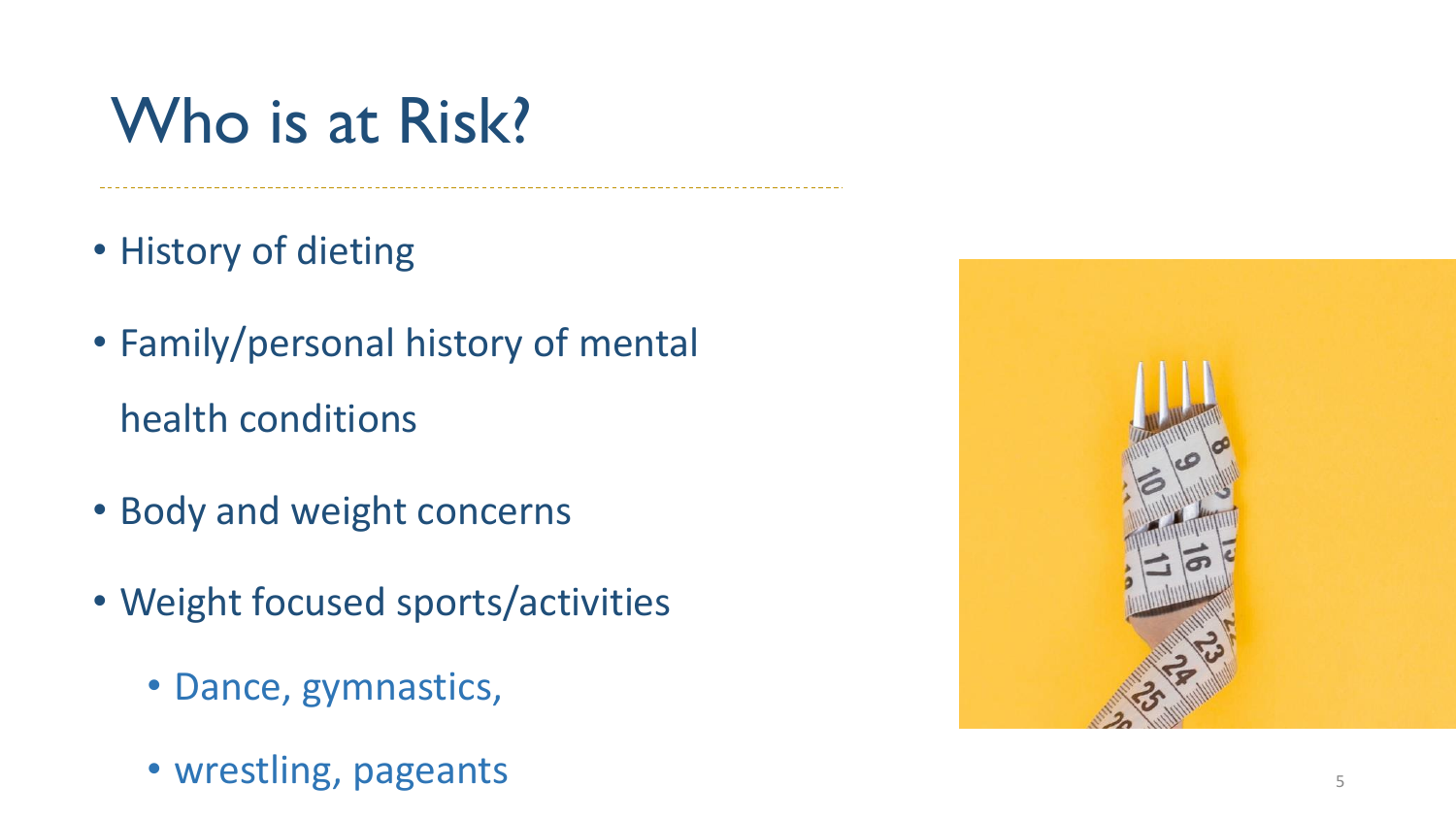### Who is at Risk?

- Family history of eating disorders
- Experiencing weight stigma
	- Bullying, teasing, early development
- Personality traits-perfectionism
- Behavioral/mental inflexibility
- Experiencing trauma
- Social environment

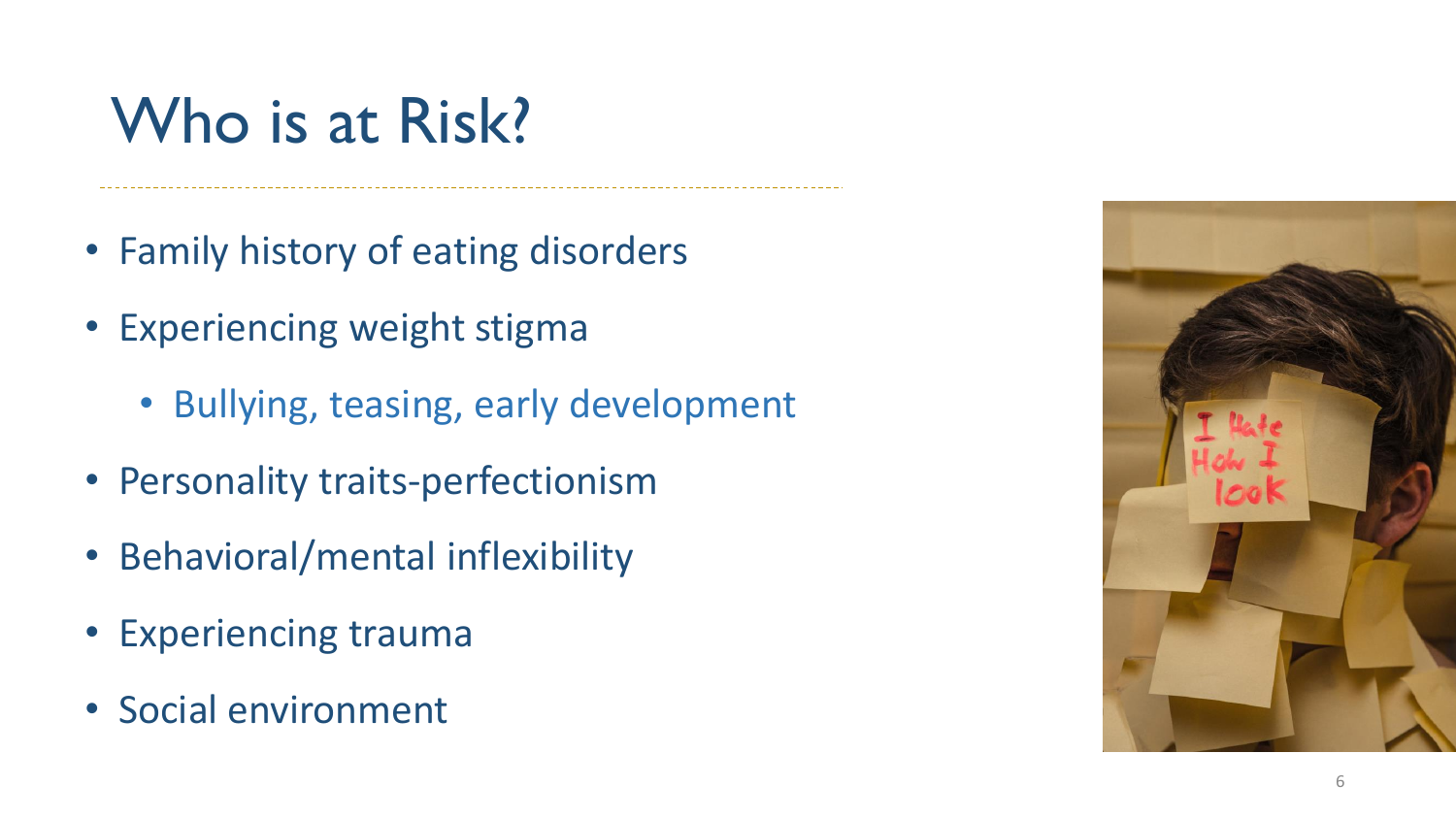## What is Anorexia Nervosa (AN)?

- "Traditional" eating disorder
- See themselves as "overweight" despite being at a very low weight
- Fear of gaining weight
- Restriction of food  $\rightarrow$  low body weight
- Lack of awareness of dangers of a low body weight
- Menstruation requirements removed in updated manual-2013
- BMI at or below 17

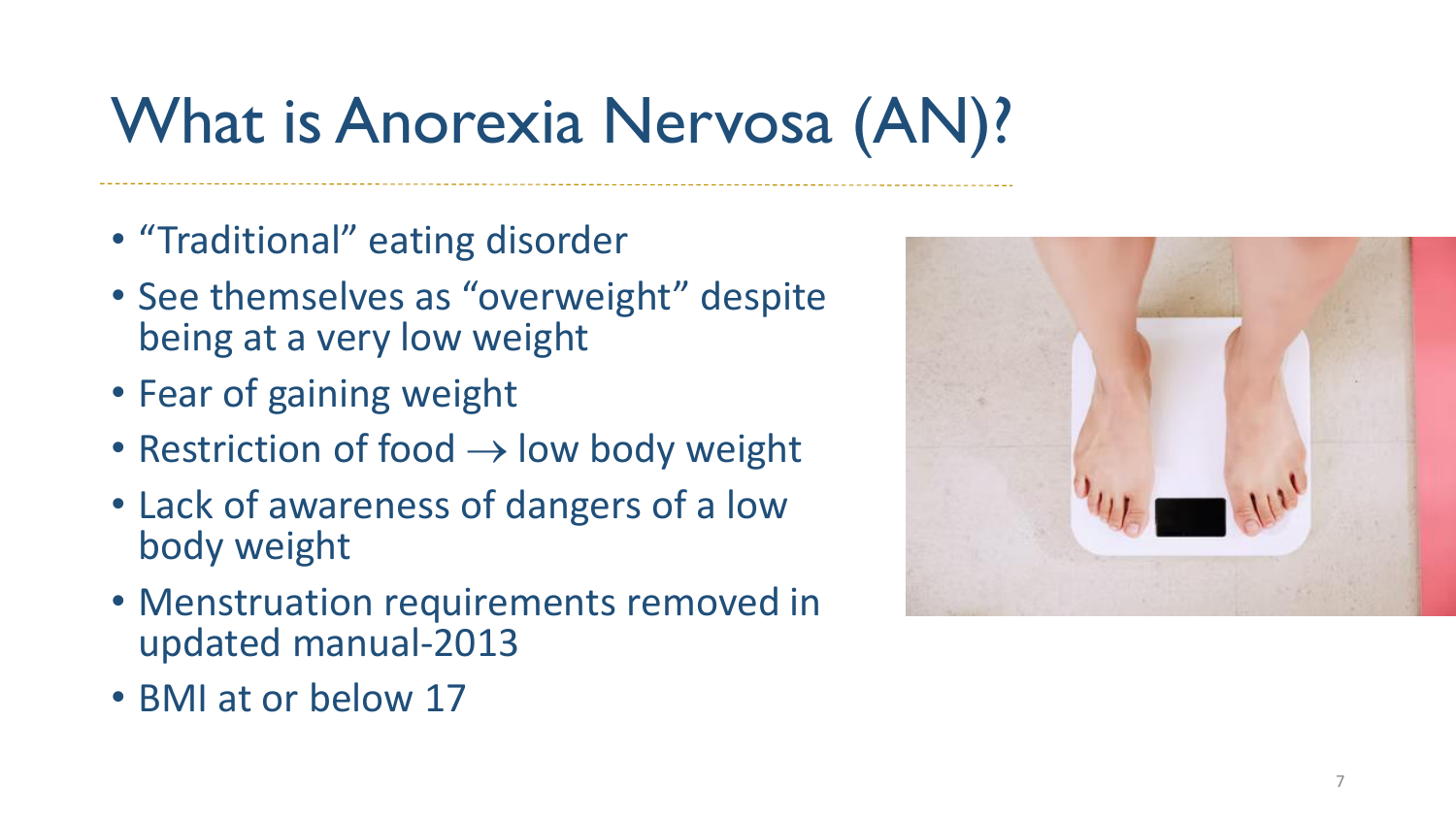## Atypical Anorexia Nervosa

- Under criteria Other Specified Feeding and Eating Disorder (OSFED)
	- The catch all diagnosis
	- Clinically significant but doesn't fit into other categories
	- Meets psychological criteria
- Same as Anorexia Nervosa but:
	- Weight is within normal or above normal range: using body mass index (BMI)
	- May not have significant weight loss
	- Haven't met Anorexia Nervosa criteria in the past
- Eating patterns and behaviors impair functioning and cause distress
	- Social: skip eating out with friends, worried about traveling, avoid social events
	- Constant thoughts about food, weight, body, calories
	- Distress if presented with meal outside of rigid rules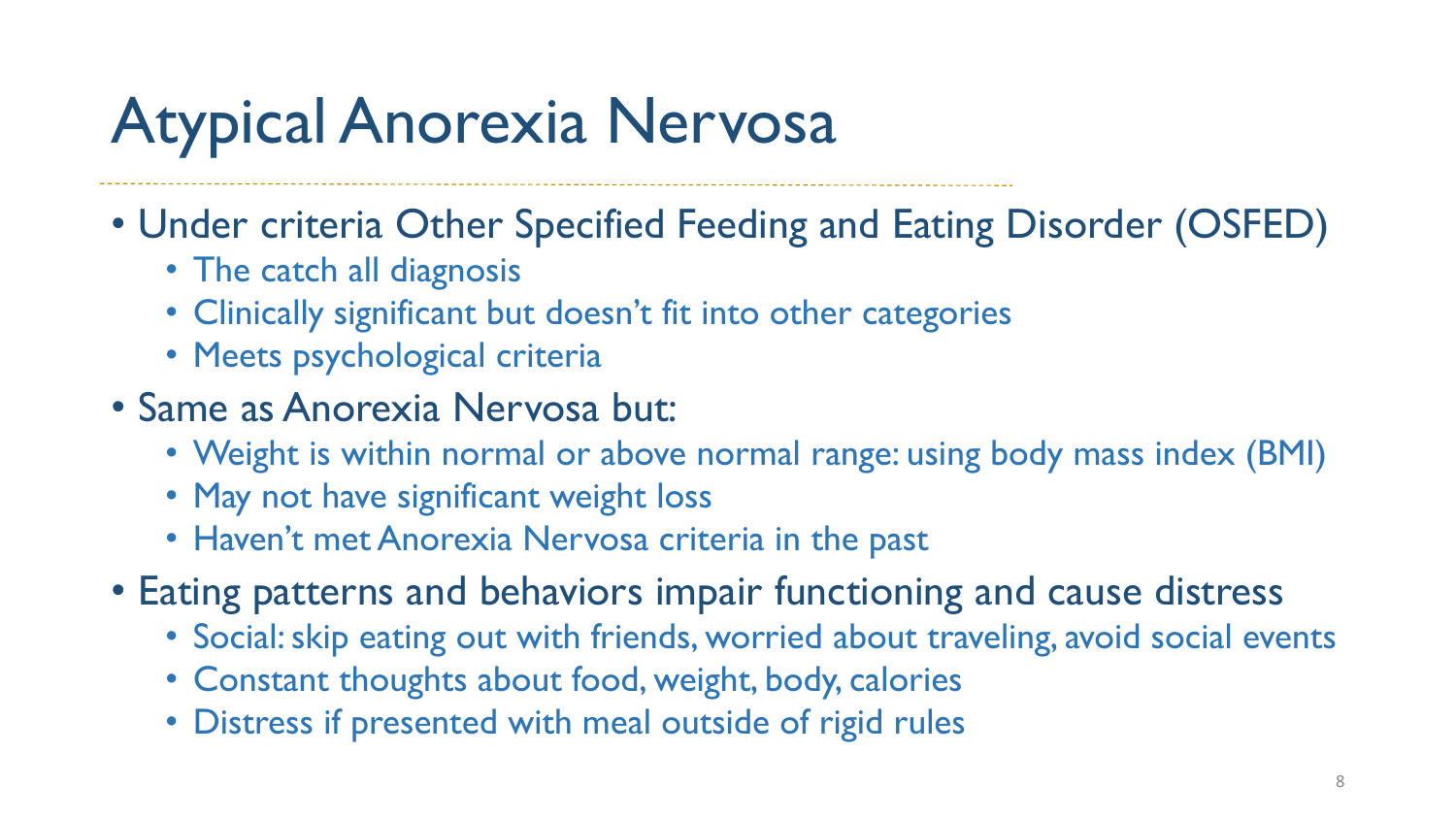## What We Know about Atypical Anorexia

- Adolescents who are "obese" show higher incidences of disordered eating behaviors
- One study showed (AAN vs. AN)\*
	- No significant difference between low heart rate or abnormal blood pressure
	- More weight loss over a longer period of time
- Many disordered eating behaviors are recommended to people in higher weights---more socially acceptable
- Challenges in receiving a diagnosis
	- Weight stigma
	- Social/medical pursuit for thinness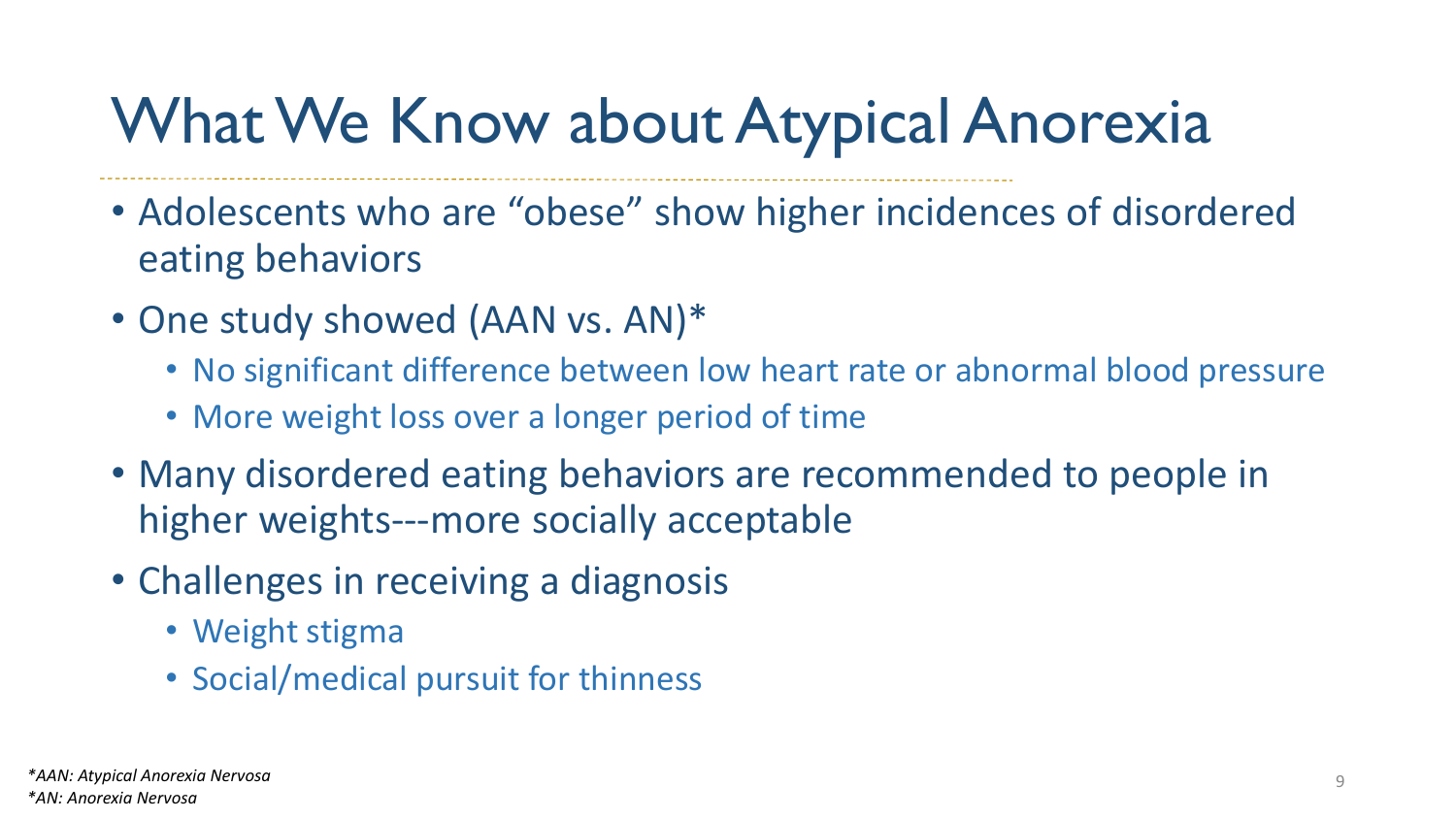## History of the BMI

- Adolphe Quetelet
- Astronomer, statistician, etc.
- Created in early 1800's- became more globally used in the 70's
- Find the "average" man, "social averages"
- Young white adults

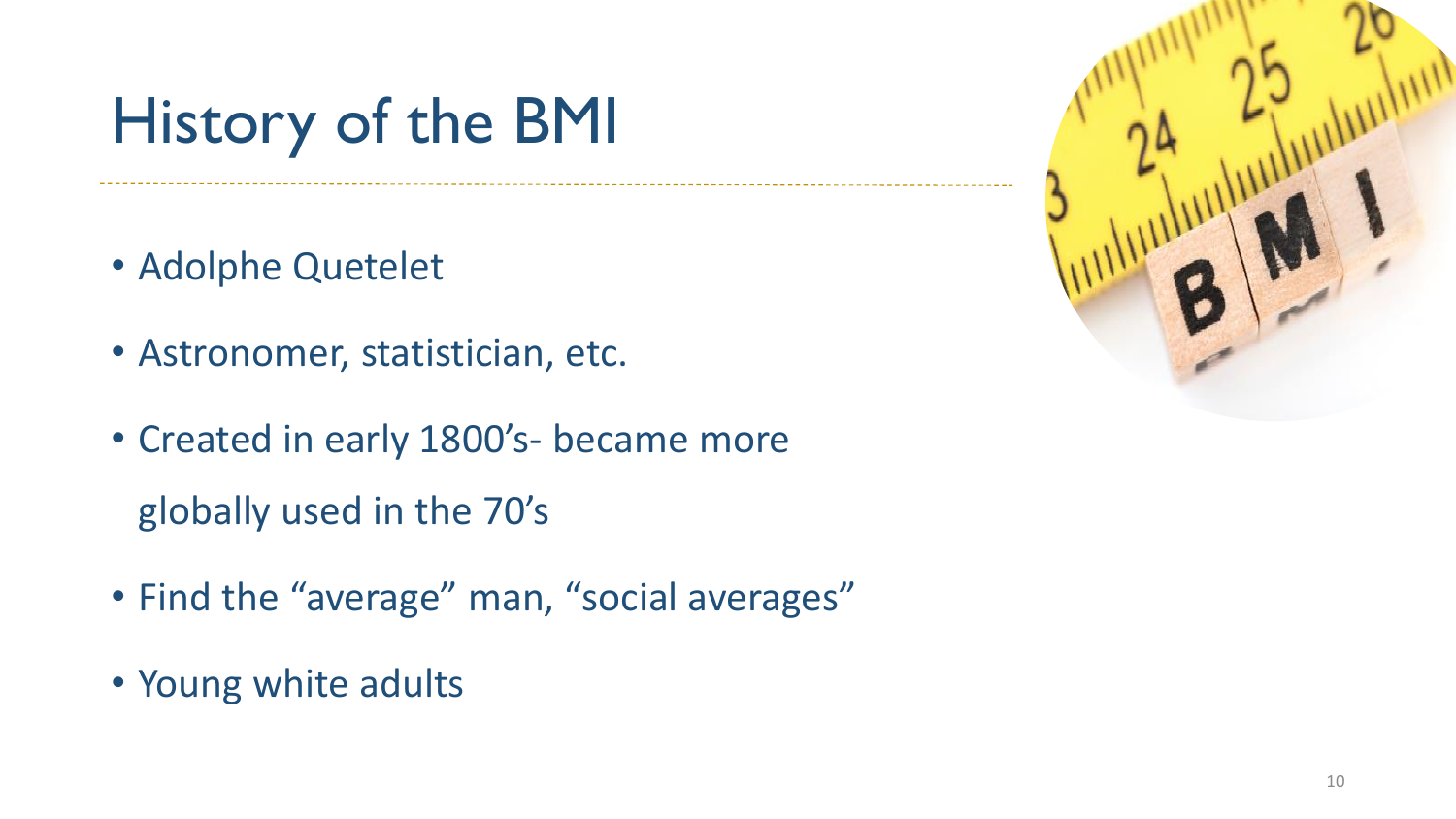### Problems with BMI

- Weight focused care not effective for treating eating disorders
	- Some exceptions with those who are medically underweight
	- May miss diagnosing someone with an eating disorder if only focusing on outward appearance
	- Many with eating disorders may not show external physical signs/symptoms of an eating disorder
- You may be at a "normal BMI" but be at an individually suppressed weight
- Based on probability and statistics-not medicine
- Not meant to be a diagnostic tool
- Perpetuates weight stigma
- Not the end all be all measure of health
- Why is it used?
	- Free , easy, categorical, and universal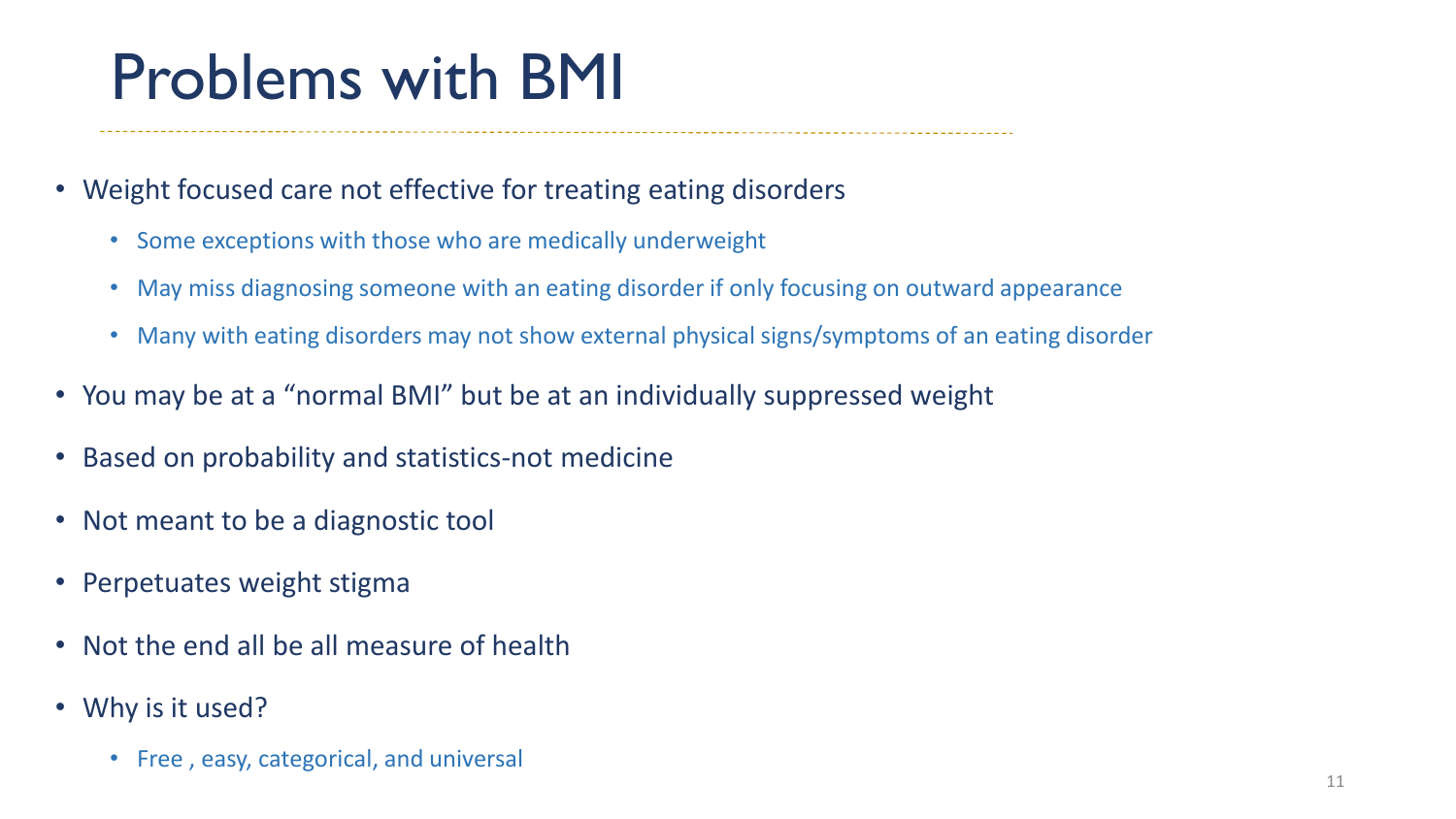## Restriction at Any Size

- Starvation: Energy consumed over period of time is not sufficient to the body's needs
	- Can happen at any body size
- Altered metabolism- body slows down to conserve energy
- Alter hormone production
	- Cessation of menstrual cycle, impact bone density
- ↓ body temperature,
- ↓ blood sugar
- Hair loss
- Unhappy gut-constipation, bloating, gas, slow motility
- Stunt growth and normal development in children and adolescents
- Muscle wasting/loss: the heart is an important muscle!
- Preoccupation with food
- Altered hunger/fullness cues
- Psychological functioning: ↑ depression, anxiety, mood swings, and personality changes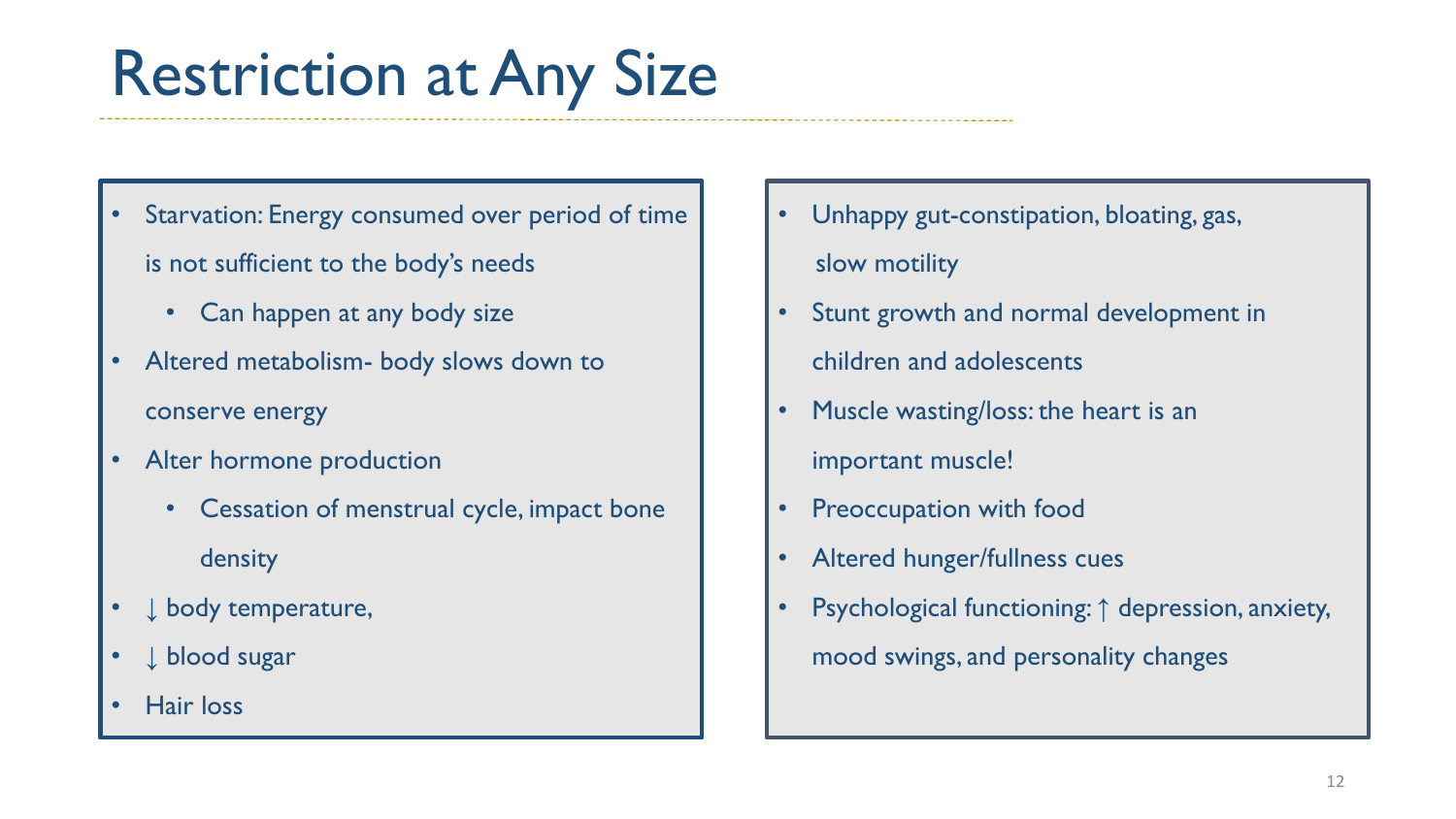#### Access to Treatment

- 
- Misdiagnosis
- Estimated only 20-30% receive treatment
- Need to become "sick enough" to access care
- Impact insurance coverage
- Eating disorders in high weights may not be taken as seriously
- Females are more likely to receive diagnosis and treatment vs. males
- Those who are "underweight" more likely to receive diagnosis and treatment
- One study found three personal barriers:
	- 1. I can do this one my own
	- 2. I don't have a need for therapy/counseling
	- 3. Not sure how serious my needs are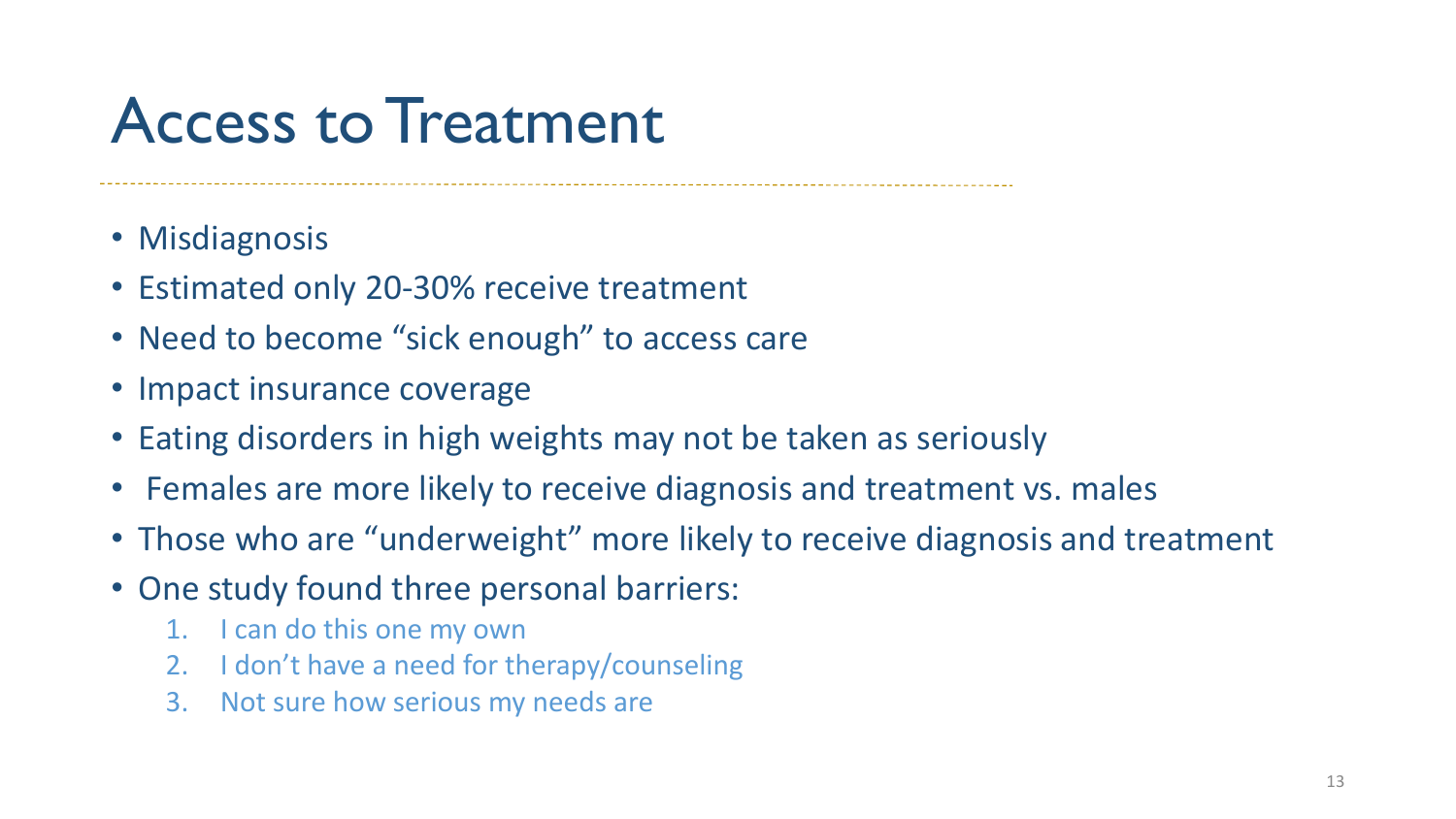## Building a Healthy Relationship with Food

- Intuitive Eating
	- Self-care framework for eating
- Focus on function vs. appearance
- Health promoting behaviors
- Food provides more than nutrition
	- Social, cultural, pleasure, emotion
- Self compassion
- Nutrition should be a tool, not a weapon

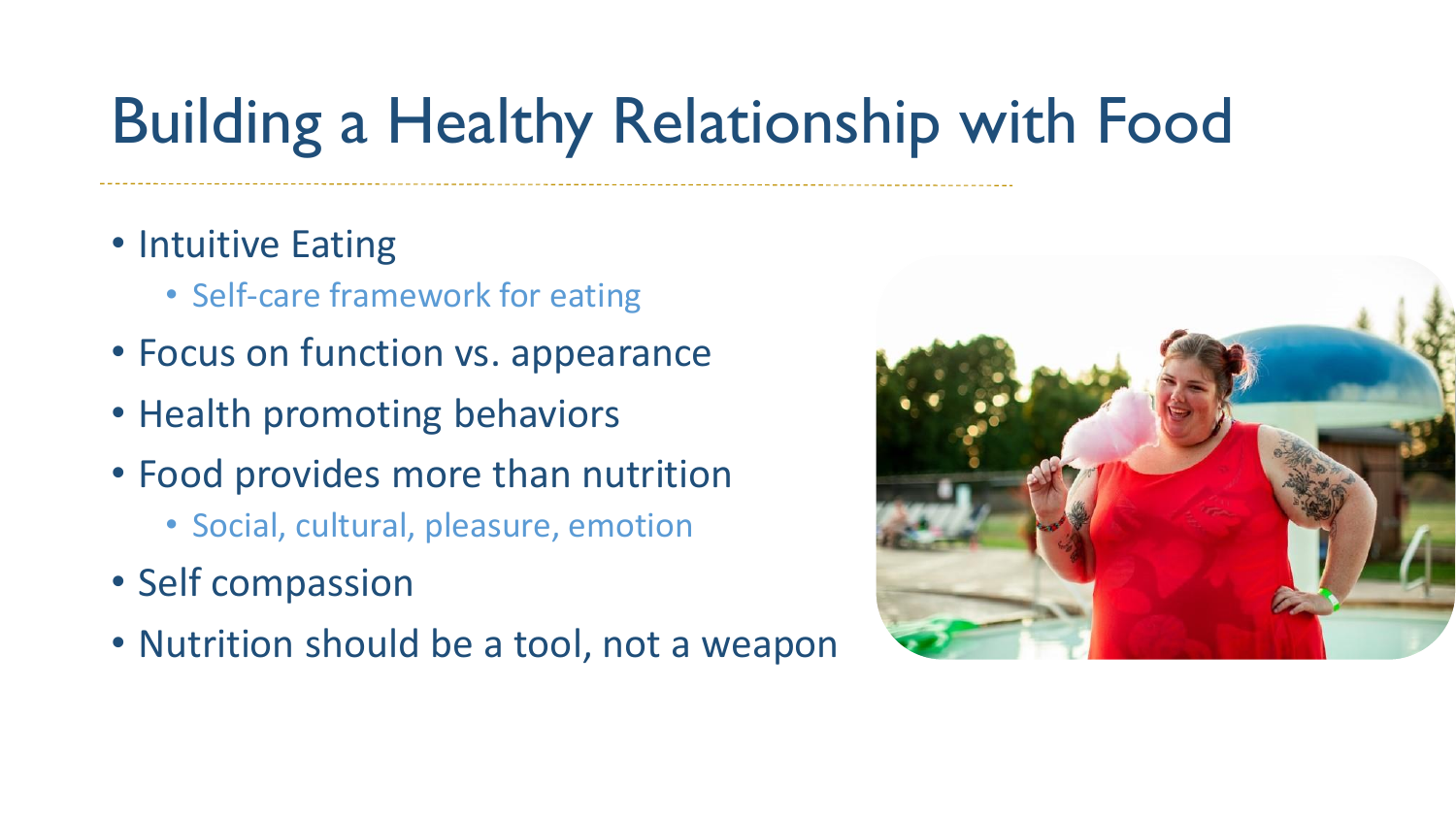# Seeking Help

- Professionals who can help
	- Dietitians
	- Therapist/counselor/social worker
	- Primary care provider
- Everyone deserves help
- Find someone who has experience with eating disorders
- Eating Attitudes Test (EAT-26)

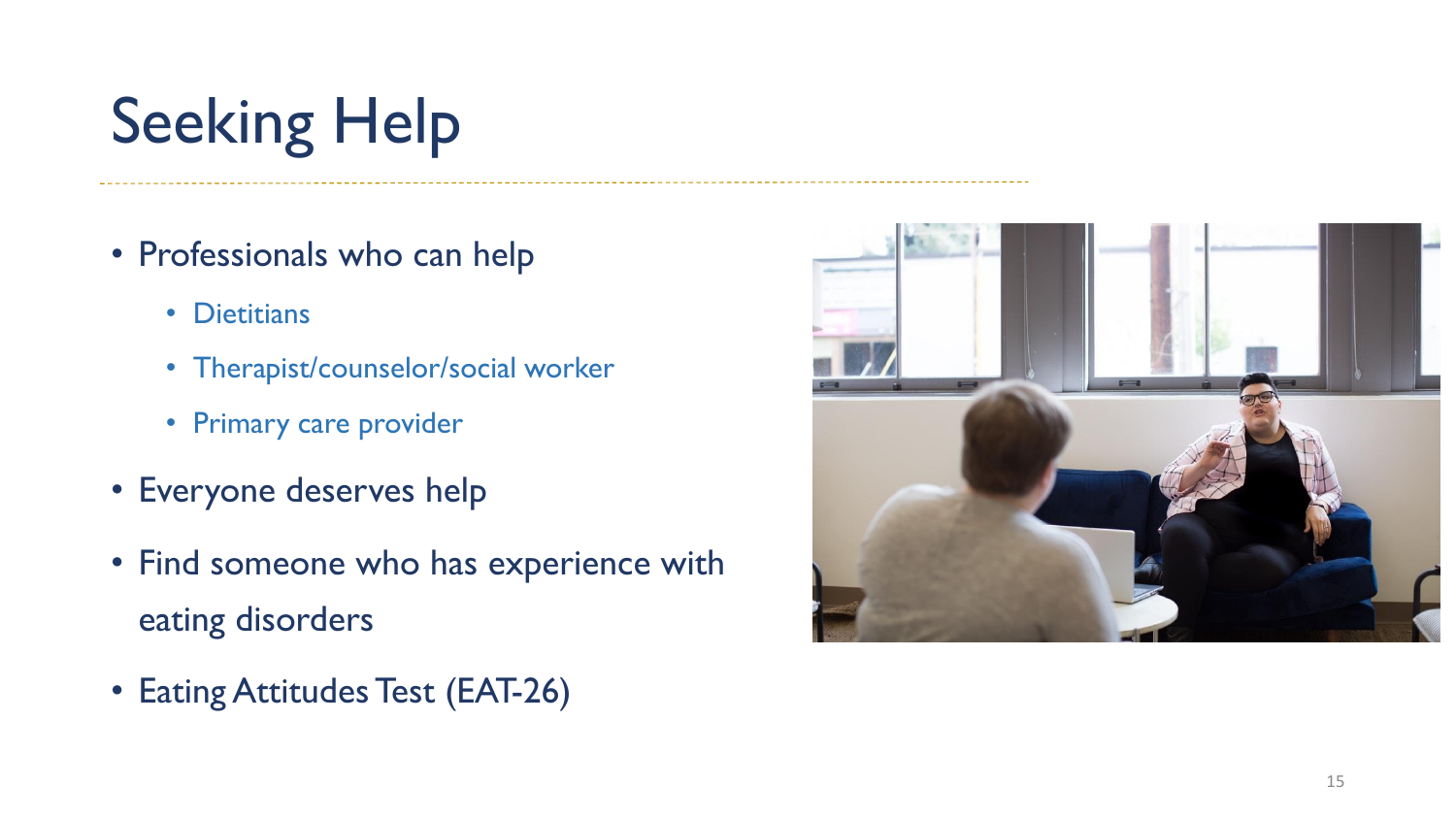#### Resources

#### **Podcasts**

- Maintenance Phase (explicit)
- Food Psych
- Nutrition Matters

#### Books

- *Intuitive Eating,* By: Evelyn Tribole & Elyse Resch
- *Sick Enough,* By: Dr. Gaudiani
- *Almost Anorexic,* By: Jennifer Thomas and Jenni Schaefer
- *Anti-Diet,* By: Christy Harrison
- *Food is Not Medicine ,*By: Dr. Joshua Wolrich